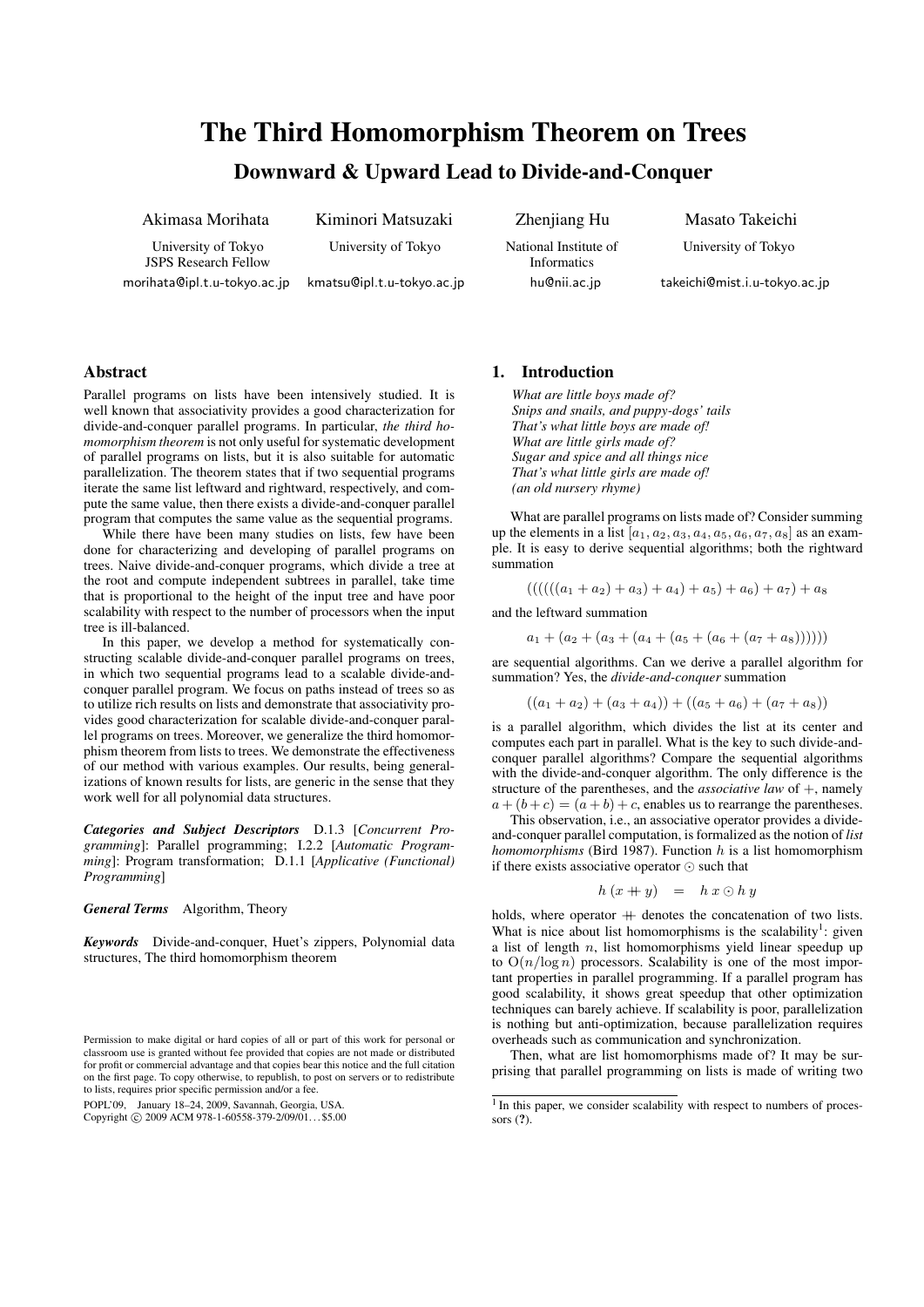

Figure 1. Aggressively dividing binary tree

sequential programs, which proved as *the third homomorphism theorem* (Gibbons 1996). The theorem states that if two sequential programs iterate the same list leftward and rightward, respectively, and compute the same value, then there exists a list homomorphism that computes the same value as these sequential programs. In other words, two sequential programs lead to a scalable divide-andconquer parallel program. The third homomorphism theorem is useful for developing parallel programs, and automatic parallelization methods have been proposed based on the theorem (Geser and Gorlatch 1999; Morita et al. 2007).

In summary, scalable parallel programs on lists are made of "sugar and spice and all things nice": associative operators and list homomorphisms, which are obtained from two sequential programs.

Then, what are parallel programs on trees made of? For example, let us consider summing up all values in a tree. Someone may think of a divide-and-conquer parallel algorithm raised by subtree structures, i.e., computing independent subtrees in parallel. However, such a naive parallel algorithm is generally not scalable. Its speedup is limited by the height of the input tree, and thus, it has miserable scalability if the input tree is ill-balanced. To obtain better scalability, we need to introduce more aggressive divisions, as outlined in Figure 1. In this case, aggressive divisions yield a scalable parallel algorithm, which computes the summation in logarithmic time on the size of the tree with a sufficient number of processors.

Although we have successfully constructed a scalable divideand-conquer parallel summation algorithm based on aggressive divisions, it is nontrivial to generalize the algorithm. What algebraic properties will enable us to compute each part in parallel? How can we obtain a parallel program from sequential ones? The nonlinear structure of trees makes it hard to develop parallel programs. Therefore, it has been considered that scalable parallel programs on trees were made of "snips and snails, and puppy-dogs' tails".

In this paper, we explain that scalable parallel programs on trees are in fact made of "sugar and spice and all things nice" even though they are a bit spicier than those on lists. We focus on the similarity between lists and paths, formalize scalable parallel programs on trees as path-based computations, and demonstrate that associative computations on paths lead to scalable parallel programs. Moreover, we prove that the following proposition holds, which is a tree version of "the third homomorphism theorem" that enables us to derive a scalable parallel program on trees from two sequential programs.

*If two sequential programs iterate the same tree downward and upward, respectively, and compute the same value, then there exists a scalable divide-and-conquer parallel program that computes the same value as these sequential programs.*

This paper makes three main contributions:

- *• Formalization of path-based computations on trees*: We introduce path-based computations, which include downward and upward computations. To express path-based computations, we borrow the notion of *Huet's zippers* (Huet 1997; McBride 2001). Spotlighting paths is the key to developing parallel programs, because it makes theories on lists applicable to trees.
- *• Characterization of scalable parallel computations on trees*: We propose an algebraic characterization of scalable parallel programs on trees. The main idea is to consider divide-andconquer algorithms on one-hole contexts instead of those on trees. We can evaluate programs that belong to our characterization efficiently in parallel: given a tree of *n* nodes, they finish in  $O(n/p + \log p)$  steps of primitive operations on an exclusive-read/exclusive-write parallel random access machine with *p* processors. It is worth noting that this computational complexity implies they have good scalability in the sense that they show linear speedup up to  $O(n/\log n)$  processors.
- *• "The third homomorphism theorem" on trees*: We prove "the third homomorphism theorem" on trees. It states that if a function is both downward and upward, then it can be evaluated efficiently in parallel. The theorem is useful for systematically developing parallel programs. We will demonstrate its effectiveness with various examples.

Our results are *generic* in the sense that they work well for all *polynomial data structures*, which can capture a large class of algebraic data structures on functional languages; besides, they are generalizations of known results on lists.

The rest of this paper is organized as follows. After the preliminaries in Section 2, we explain our ideas and results on node-valued binary trees in Sections 3 and 4. We develop our theory in Section 3 and present examples in Section 4. After that, we generalize our results to generic trees, namely polynomial data structures, in Section 6. We discuss related and future works in Section 7.

### 2. The Third Homomorphism Theorem

## 2.1 Basic definitions

In this paper, we basically borrow notations of functional programming language Haskell (Peyton Jones 2003). The parentheses for function applications may be omitted. Note that applications for functions have higher priority than those for operators, thus  $f x \oplus y$ means  $(f x) \oplus y$ . Operator  $\circ$  denotes a function composition, and its definition is  $(f \circ g)(x) = f(g(x))$ . Underscore  $\overline{\phantom{a}}$  is used to express "don't care" pattern. *x* :: *X* means the type of *x* is *X*.

A list is denoted by brackets split by commas. The list concatenation operator is denoted by  $+$ . Note that  $+$  is associative. [A] denotes the type of lists whose elements are in *A*.

The disjoint sum of two sets *A* and *B* is denoted by *Either A B*.

# **data** *Either*  $a b = Left \ a \ | \ Right \ b$

We will write L and R instead of *Left* and *Right* for shorthand.

We will use several standard functions in Haskell, and their definitions are given in Figure 2.

# 2.2 Right Inverses

*Right inverses*, which are generalizations of inverse functions, are useful for developing divide-and-conquer parallel programs (Gibbons 1996; Morita et al. 2007).

**Definition 2.1** (right inverse). For function  $f: A \rightarrow B$ , a *right inverse* of  $f$ , denoted by  $f^{\circ}$ , is a function satisfying the following equation.

$$
f \circ f^{\circ} \circ f = f \qquad \qquad \Box
$$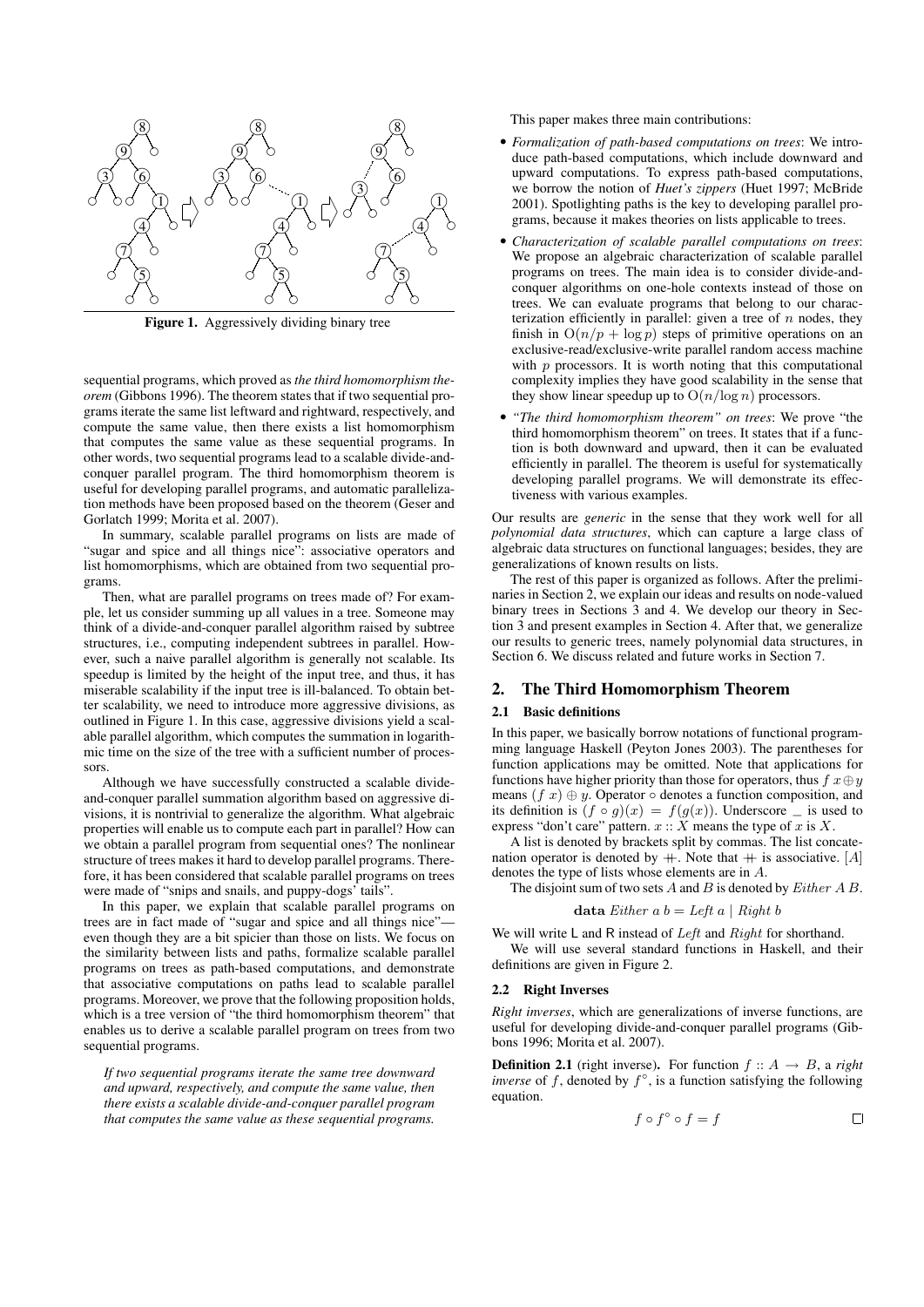$$
\begin{array}{rcl}\nid\ x & = & x \\
fst\ (a, b) & = & a \\
map\ f \ [ \ ] & = & \end{array}\n\nmap\ f \ [ \ ] & = & \ \ \, \bigcup\limits_{x \in A} \ g \ [ \ ] & = & \ \ \, \bigcup\limits_{x \in A} \ g \ [ \ ] & = & \ \ \, \bigcap\limits_{x \in A} \ g \ [ \ ] & = & \ \ \, \bigcap\limits_{x \in A} \ g \ [ \ ] & = & \ \ \, \bigcap\limits_{x \in A} \ g \ [ \ ] & = & \ \ \, \bigcap\limits_{x \in A} \ g \ [ \ ] & = & \ \ \, \bigcap\limits_{x \in A} \ g \ [ \ ] & = & \ \ \, \bigcap\limits_{x \in A} \ g \ [ \ ] & = & \ \ \, \bigcap\limits_{x \in A} \ g \ [ \ ] & = & \ \ \, \bigcap\limits_{x \in A} \ g \ [ \ ] & = & \ \ \, \bigcap\limits_{x \in A} \ g \ [ \ ] & = & \ \ \, \bigcap\limits_{x \in A} \ g \ [ \ ] & = & \ \ \, \bigcap\limits_{x \in A} \ g \ [ \ ] & = & \ \ \, \bigcap\limits_{x \in A} \ g \ [ \ ] & = & \ \ \, \bigcap\limits_{x \in A} \ g \ [ \ ] & = & \ \ \, \bigcap\limits_{x \in A} \ g \ [ \ ] & = & \ \ \, \bigcap\limits_{x \in A} \ g \ [ \ ] & = & \ \ \, \bigcap\limits_{x \in A} \ g \ [ \ ] & = & \ \ \, \bigcap\limits_{x \in A} \ g \ [ \ ] & = & \ \ \, \bigcap\limits_{x \in A} \ g \ [ \ ] & = & \ \ \, \bigcap\limits_{x \in A} \ g \ [ \ ] & = & \ \ \, \bigcap\limits_{x \in A} \ g \ [ \ ] & = & \ \ \, \bigcap\limits_{x \in A} \ g \ [ \ ] & = & \ \ \, \bigcap\limits_{x \in A} \ g \ [ \ ] & = & \ \ \, \bigcap\limits_{x \in A} \ g \ [ \ ] & = & \ \ \, \bigcap\limits_{x \in A} \ g \ [ \ ] & = & \ \ \, \bigcap\limits_{x \in A} \ g \ [ \ ] & = &
$$

Figure 2. Definitions of standard functions

Two things are worth noting. First, as a right inverse exists for any function, it is unnecessary to worry about its existence. Second, a right inverse of a function is generally not unique, and *f ◦* denotes one of the right inverses of *f*.

### 2.3 List Homomorphisms and The Third Homomorphism Theorem

List homomorphisms are an expressive computation pattern for scalable divide-and-conquer parallel programs on lists.

Definition 2.2 (list homomorphism (Bird 1987)). Function *h* ::  $[A] \rightarrow B$  is said to be a *list homomorphism* if there exists function  $\phi$ :: *A*  $\rightarrow$  *B* and associative operator ( $\odot$ ) :: *B*  $\rightarrow$  *B*  $\rightarrow$  *B* such that

$$
\begin{array}{rcl}\nh \n\begin{bmatrix}\n\end{bmatrix} & = & \iota_{\odot} \\
h \begin{bmatrix}\na\end{bmatrix} & = & \phi \ a \\
h \begin{bmatrix}\nx + y\n\end{bmatrix} & = & h \ x \odot h \ y\n\end{array}
$$

hold, where  $\iota_{\odot}$  is the unit of  $\odot$ . Here, we write  $h = hom(\odot) \phi$ .

It is worth noting that associative operator *⊙* characterizes a list homomorphism. The associativity of *⊙* guarantees that the result of computation is not affected by where to divide the list. List homomorphisms are useful for developing parallel programs on lists (Bird 1987; Cole 1994, 1995; Gibbons 1996; Hu et al. 1997a).

The third homomorphism theorem demonstrates a necessary and sufficient condition of existence of a list homomorphism.

Theorem 2.3 (the third homomorphism theorem (Gibbons 1996)). Function *h* is a list homomorphism if and only if there exist two operators *⊕* and *⊗* such that the following equations hold.

$$
h([a]+x) = a \oplus h x
$$
  
\n
$$
h(x+ [a]) = h x \otimes a
$$

The third homomorphism theorem states that if we can compute a function in both leftward and rightward manners, then there exists a divide-and-conquer parallel algorithm to evaluate the function. What the theorem indicates is not only the existence of parallel programs but also a way of systematically developing parallel programs. The following lemma plays a central role in parallelization.

Lemma 2.4 (Gibbons (1996); Morita et al. (2007)). Assume that the following equations hold for function *h*.

$$
\begin{array}{rcl} h\left([a] + x\right) & = & a \oplus h\,x \\ h\left(x + [a]\right) & = & h\,x \otimes a \end{array}
$$

Then,  $h = hom(\odot) \phi$  holds, where  $\odot$  and  $\phi$  are defined as follows.

$$
\phi a = h [a]
$$
  
\n
$$
a \odot b = h (h^{\circ} a + h^{\circ} b)
$$

Lemma 2.4 states that we can derive a parallel program from two sequential programs through a right inverse of *h*.



Figure 3. A zipper structure, which expresses a path from the root to the black leaf

# 3. "The Third Homomorphism Theorem" on Binary Trees

Here, let us consider node-valued binary trees.

$$
\begin{array}{ccc}\n\textbf{data Tree} & = & Node\ Int\ Tree\ Tree \\
\mid &Leaf\n\end{array}
$$

The goal is to formalize and prove "the third homomorphism theorem" on node-valued binary trees, which consists of the three notions of downward computations, upward computations, and scalable divide-and-conquer computations on trees. To formalize these notions, we will focus on paths. Given a path, the downward and upward computations are computations that are accomplished while walking the path in downward and upward manners, respectively. Scalable divide-and-conquer computations on trees are computations that split a path in the middle and compute each substructure in parallel. To specify a path on a tree, we will borrow *Huet's zippers* (Huet 1997).

#### 3.1 Zippers on Binary Trees

A zipper is a list whose elements are contexts that are left after a walk. Based on walking downward from the root of a tree, we construct a zipper as follows: when we go down-right from a node, we add its left child to the zipper; when we go down-left, we add the right child to the zipper. For example, Figure 3 shows the correspondence between a zipper and a walk from the root to the black leaf.

The zipper structures for node-valued binary trees can be specified in the following type, where components of the *Either* type correspond to the left and the right child.

$$
type\ Zipper = [Either\ (Int,\ Tree)\ (Int,\ Tree)]
$$

In this paper, a walk usually ends at a leaf. Then, a zipper stores the whole tree. Function *z2t* below restores a tree from a zipper.

$$
\begin{array}{lll} z2t & = & \textit{Leaf} \\ z2t & (\textup{[L $(n,l)$}] + r) & = & \textit{Node n l (z2t r)} \\ z2t & (\textup{[R $(n,r)$}] + l) & = & \textit{Node n (z2t l) r} \end{array}
$$

When a walk ends at a leaf, a zipper corresponds to a tree. When a walk ends at an internal node, a zipper corresponds not to a tree but to a one-hole context of a tree. Look at Figure 3 again. On one hand, the zipper represents the tree with its path from the root to the black leaf. On the other hand, the zipper also represents the one-hole context in which the black circle represents the hole. We will formalize scalable divide-and-conquer parallel programs on trees based on the second viewpoint, viewing a zipper as a onehole context. However, we usually regard a zipper as a tree and call the hole the *terminal leaf* because a walk usually ends at a leaf.

We would like to summarize the correspondences among a zipper, a tree (or a one-hole context), and a path. A zipper corresponds to a tree with a terminal leaf (a one-hole context) or a path from the root to the terminal leaf. An initial segment of a zipper corresponds to a one-hole context containing the root or a path from the root to

<sup>2</sup> We usually neglect *<sup>ι</sup><sup>⊙</sup>* because parallel computations on empty lists is useless. If  $\iota_{\Omega}$  is necessary, we can prepare it by introducing a special value that behaves as the unit.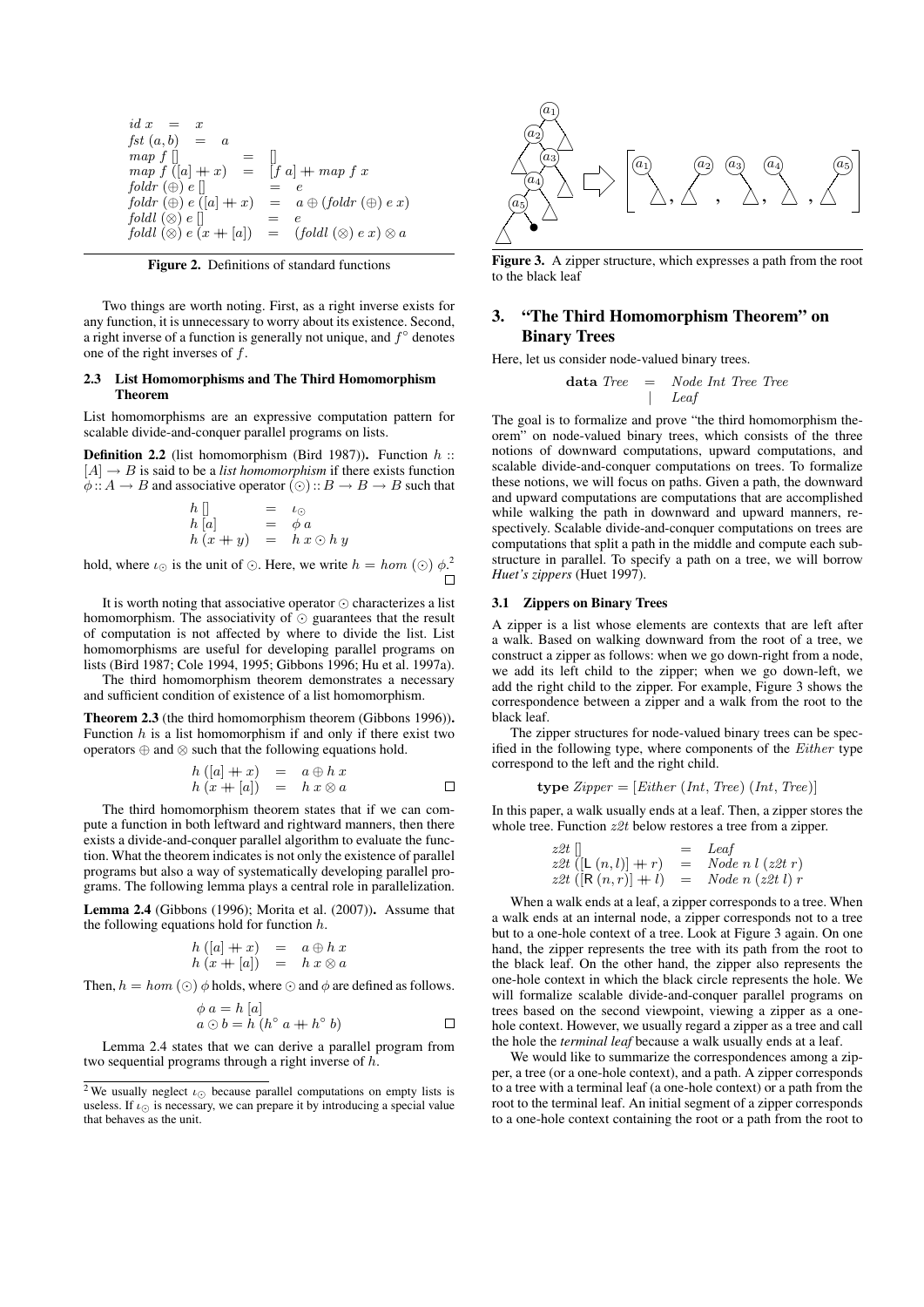a node. A tail segment of a zipper corresponds to a subtree containing the terminal leaf (a one-hole context whose hole is the same as the hole of the original one) or a path from a node to the terminal leaf.

#### 3.2 Downward and Upward Computations on Binary Trees

Next, let us formalize downward and upward computations.

Consider function *sumTree* below as an example, which sums up all values in a tree.

*sumTree Leaf* = 0  $sumTree (Node n l r) = n + sumTree l + sumTree r$ 

First, we would like to give its downward version. Since an initial segment of a zipper corresponds to a path from the root to an internal node, function *sumTree<sup>↓</sup>* below performs its computation downward from the root to the terminal leaf.

 $sumTree_{\downarrow}$  []  $= 0$  $sumTree_{\downarrow}(\vec{x} + [\mathsf{L}(n, l)]) = sumTree_{\downarrow}x + n + sumTree_{\downarrow}l$  $sumTree_{\perp} (x + [R(n,r)]) = sumTree_{\perp} x + n + sumTree$  *r* 

Note that for computing summations for trees in the zipper, we use the function *sumTree*.

Similarly, we can give its upward version. Since a tail segment of a zipper corresponds to a path from an internal node to the terminal leaf, function *sumTree<sup>↑</sup>* below traverses a tree from its terminal leaf to its root.

$$
sumTree_{\uparrow} [] = 0
$$
  
\n
$$
sumTree_{\uparrow} ([L(n, l)] + r) = n + sumTree_l + sumTree_{\uparrow} r
$$
  
\n
$$
sumTree_{\uparrow} ([R(n, r)] + l) = n + sumTree_l l + sumTree_r
$$

Here, *sumTree<sup>↑</sup>* and *sumTree<sup>↓</sup>* are equivalent to *sumTree* in the sense that  $sumTree_{\uparrow} = sumTree_{\downarrow} = sumTree \circ z2t$  holds. However, computations on a path may require more information than those on trees. To formalize the correspondence between computations on paths and those on trees, we introduce a notion of *pathbased computations*.

Definition 3.1 (path-based computation on binary trees). Function  $h'$  :: *Zipper*  $\rightarrow$  *B* is said to be a path-based computation of *h* :: *Tree*  $\rightarrow$  *A* if there exists function  $\psi$  :: *B*  $\rightarrow$  *A* such that the following equation holds.

$$
\psi \circ h' = h \circ z \mathcal{Z} t \qquad \qquad \Box
$$

This equation means that *h ′* simulates the computation of *h* and the result is extracted by  $\psi$ . Note that *z2t* is a path-based computation of any function; however, this is useless in practice because no significant computations are managed on paths. In other words, it is important to specify an appropriate path-based computation.

Now, let us introduce downward and upward computations.

Definition 3.2 (downward computations on binary trees). Function *h ′* ::*Zipper → B*, which is a path-based computation of *h*::*Tree → A*, is said to be *downward* if there exists operator ( $\otimes$ ) :: *B*  $\rightarrow$ *Either* (*Int, A*) (*Int, A*)  $\rightarrow$  *B* such that the following equations hold.

$$
h' (x + [L (n,t)]) = h' x \otimes L (n,h t)
$$
  

$$
h' (x + [R (n,t)]) = h' x \otimes R (n,h t)
$$

Definition 3.3 (upward computations on binary trees). Function  $h'$ : *Zipper*  $\rightarrow$  *B*, which is a path-based computation of  $h$ : *Tree*  $\rightarrow$  *A*, is said to be *upward* if there exists operator  $(\oplus)$  :: *Either*  $(Int, A)$   $(Int, A) \rightarrow B \rightarrow B$  such that the following equations hold.

$$
h' ([L (n,t)] + x) = L (n,h t) \oplus h' x
$$
  

$$
h' ([R (n,t)] + x) = R (n,h t) \oplus h' x
$$



Figure 4. Recursive division on one-hole context: at each step, the one-hole context is divided at the node represented by a concentric circle.

#### 3.3 Parallel Computations on Binary Trees

Next, let us consider scalable divide-and-conquer parallel computations on trees. For scalable divide-and-conquer computations, we would like to divide a tree at an arbitrary place and compute each part in parallel. However, as seen in Figure 1, splitting a tree does not yield two trees of the original type: one is a tree of the original type, but the other is a one-hole context. Therefore, it is difficult to formalize recursive division on trees.

Our idea is to consider recursive division on one-hole contexts, instead of that on trees. We divide a path from the root to the hole, as Figure 4. At each step, we select a node on a path from the root to the hole, divide the one-hole context into three one-hole contexts, i.e., the upper part, the lower part, and a complete subtree with the node. Apparently, we can divide the upper part and the lower part once again; we can divide the complete subtree by taking off an arbitrary leaf and obtaining a one-hole context. Then, we can accomplish recursive division on a one-hole context.

Now, let us characterize scalable divide-and-conquer parallel computations on node-valued binary trees. For parallel computation on trees, we require three operations: an operation (say *⊙*) that merges the results of two one-hole contexts, an operation (say *φ*) that takes the result of a complete tree and yields the result of the complete tree with its parent, and an operation (say  $\psi$ ) that computes a result of a complete tree from the result of a one-hole context. Since a one-hole context corresponds to a zipper, computation on a one-hole context can be specified by path-based computations.

Definition 3.4 (decomposition on binary trees). A *decomposition* of function *h* :: *Tree*  $\rightarrow$  *A* is triple  $(\phi, \odot, \psi)$  that consists of associative operator  $\odot$  ::  $B \rightarrow B \rightarrow B$  and two functions  $\phi$  :: *Either*  $(Int, A)$   $(Int, A) \rightarrow B$  and  $\psi :: B \rightarrow A$  such that

$$
\begin{array}{lll}\n\psi \circ h' = h \circ z \mathcal{Z} t \\
h' \big[ & = & \iota_{\odot} \\
h' \big[ \mathsf{L}\left( n, t \right) \big] & = & \phi \left( \mathsf{L}\left( n, h\, t \right) \right) \\
h' \big[ \mathsf{R}\left( n, t \right) \big] & = & \phi \left( \mathsf{R}\left( n, h\, t \right) \right) \\
h' \big( x + y \big) & = & h' \, x \odot h' \, y\n\end{array}
$$

hold, where  $\iota_{\odot}$  is the unit of  $\odot$ . In this case, *h* is said to be *decomposable decomposable*.

It is worth noting that the associativity of *⊙* is necessary to guarantee that the result of computation is not affected by where to divide the tree. It is also worth noting that a decomposition can be seen as a list homomorphism on zippers: Define function *φ ′* as  $\phi'$  (**L**  $(n, t)$ ) =  $\phi$  (**L**  $(n, h \ t)$ ) and  $\phi'$  (**R**  $(n, t)$ ) =  $\phi$  (**R**  $(n, h \ t)$ ); then,  $h' = hom(\odot) \phi'$  holds.

Actually decomposable functions can be efficiently evaluated in parallel, which is a consequence of theories of *parallel tree contraction* (Miller and Reif 1985; Cole and Vishkin 1988; Gibbons and Rytter 1989; Abrahamson et al. 1989; Reif 1993).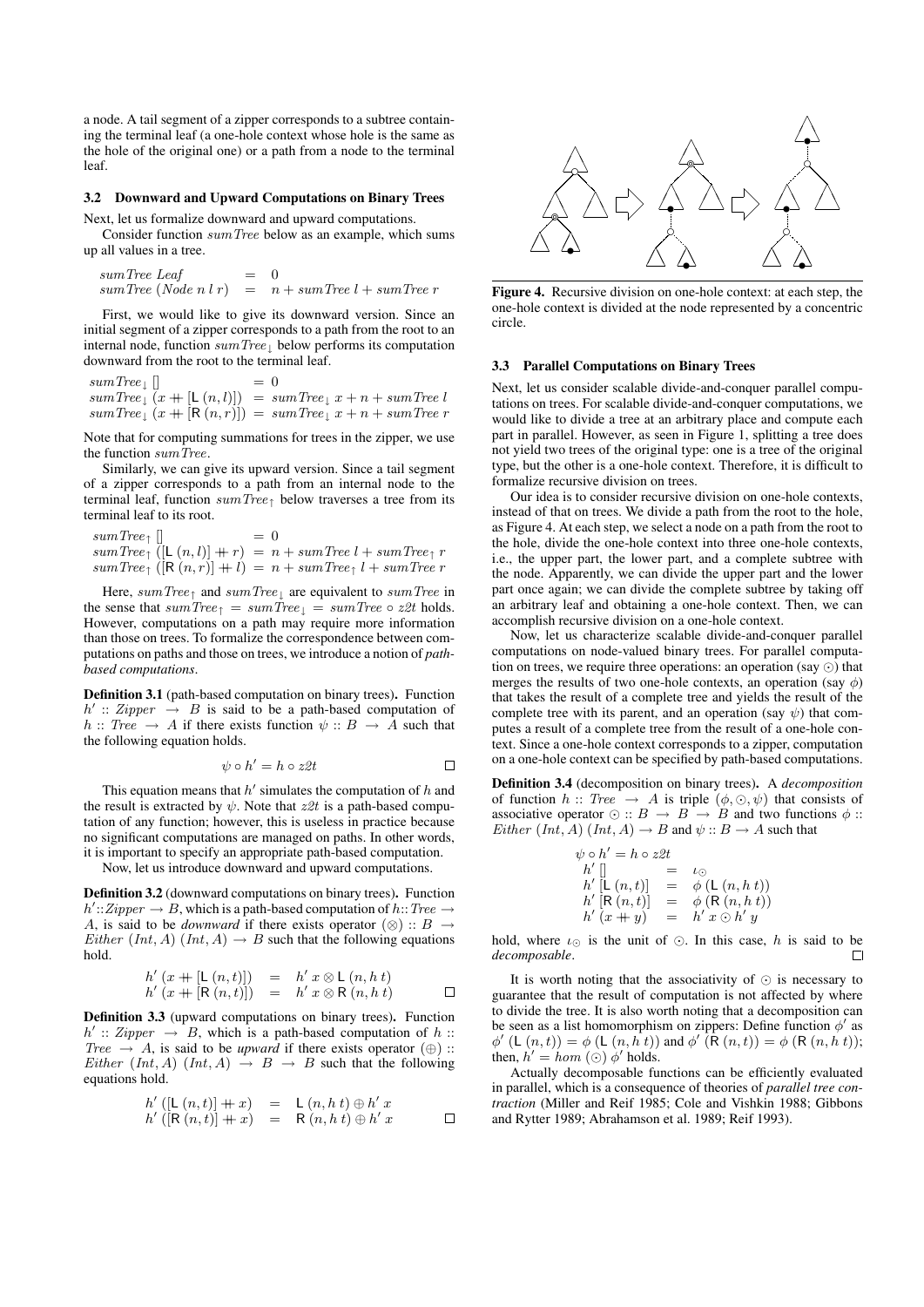**Theorem 3.5.** If  $(\phi, \odot, \psi)$  is a decomposition of function *h* and all of  $\phi$ ,  $\odot$ , and  $\psi$  are constant-time computations, then *h* can be evaluated for a tree of *n* nodes in  $O(n/p + \log p)$  time on an exclusive-read/exclusive-write parallel random access machine with *p* processors.

*Proof.* It is not difficult to confirm that *h* satisfies the premise of Theorem 3.1 in (Abrahamson et al. 1989).  $\Box$ 

Complexity implies good scalability of decomposable functions, because we can obtain linear speedup up to  $O(n/\log n)$  processors.

The function *sumTree* is decomposable as the following equations show.

 $sumPara = sumTree \circ z2t$ <br> $sumPara [] = 0$  $sumPara$   $\Box$  $sumPara \left[ \mathsf{L} \left( n, l \right) \right] = n + sumTree \ l$  $sumPara$   $\lbrack R(n,r) \rbrack = n + sumTree$  *r*  $sumPara(x + y) = sumPara x + sumPara y$ 

In other words,  $sumTree$  has a decomposition  $(\phi, +, id)$ , where  $\phi$ is defined by  $\phi$  (L  $(n, v)$ ) =  $n + v$  and  $\phi$  (R  $(n, v)$ ) =  $n + v$ . It is not difficult to derive a parallel program for *sumTree* because of the associativity of  $+$ . However, it is generally difficult to derive an associative operator that provides a decomposition.

#### 3.4 "The Third Homomorphism Theorem" on Binary Trees

Finally, let us introduce "the third homomorphism theorem" on node-valued binary trees, which demonstrates a necessary and sufficient condition of existence of a decomposition.

Theorem 3.6 ("the third homomorphism theorem" on binary trees). Function *h* is decomposable if and only if there exists a path-based computation of *h* that is both downward and upward.

*Proof.* We will prove a stronger theorem later (Theorem 6.7).  $\Box$ 

The statement of Theorem 3.6 is similar to the third homomorphism theorem on lists. The observation underlying the theorem is that associative operators provide parallel programs not only on lists but also on trees. In addition, the following lemma is useful for developing parallel programs.

Lemma 3.7. Assume that function *h ′* , which is a path-based computation of *h* so that  $\psi \circ h' = h \circ z \mathcal{Z}t$ , is both downward and upward; then, there exists a decomposition  $(\phi, \odot, \psi)$  of *h* such that the following equations hold.

$$
\begin{array}{rcl}\n\phi \left( \mathsf{L}\left( v,h\,t\right) \right) & = & h'\left[ \mathsf{L}\left( v,t\right) \right] \\
\phi \left( \mathsf{R}\left( v,h\,t\right) \right) & = & h'\left[ \mathsf{R}\left( v,t\right) \right] \\
a\odot b & = & h'\left( h'^{\circ }\,a+ h'^{\circ }\,b\right)\n\end{array}
$$

*Proof.* We will prove a stronger lemma later (Lemma 6.6).

 $\Box$ 

Combining Theorem 3.6 and Lemma 3.7, we can derive decompositions of functions. Recall *sumTree*. A path-based computation of *sumTree* (say *st*) is both downward and upward, because of *st* = *sumTree<sup>↓</sup>* = *sumTree↑*. Therefore, Theorem 3.6 proves that there is a decomposition of *sumTree*. Lemma 3.7 shows a way of obtaining a decomposition  $(\phi, \odot, \psi)$ . Here,  $\psi = id$ , because  $sumTree \circ z2t = id \circ st$  holds. Obtaining function  $\phi$  is easy as the following calculation shows, where *C* is either L or R.

$$
\begin{array}{rcl}\n\phi \left( C \left( n, sumTree t \right) \right) & = & \{ Lemma 3.7 \} \\
& \text{st } \left[ C \left( n, t \right) \right] \\
& = & \{ definition of st \} \\
& n + sumTree t\n\end{array}
$$

Thus  $\phi$  (*C*  $(n,r)$ ) =  $n + r$ . The last is associative operator  $\odot$ . Lemma 3.7 states that a right inverse of *st* enables us to derive the operator. It is not difficult to find a right inverse.

$$
st^{\circ} s = [\mathsf{L}(s, \mathit{Leaf})]
$$

Function *st◦* above is certainly a right inverse of *st*, because *st*  $(st^{\circ} s) = st$  [L  $(s, \text{Leaf})$ ] = *s* holds. Now we can obtain a definition of *⊙* as follows.

$$
a \odot b = \{ \text{ Lemma 3.7 } \}
$$
  
\n
$$
st (st^{\circ} a + st^{\circ} b)
$$
  
\n
$$
= \{ \text{definition of } st^{\circ} \}
$$
  
\n
$$
st [\text{L } (a, \text{Leaf}), \text{L } (b, \text{Leaf})]
$$
  
\n
$$
= \{ \text{definition of } st \}
$$
  
\n
$$
a + b
$$

We have obtained a decomposition of *sumTree*, which is exactly the same as the one we previously showed.

### 4. Examples

In this section, we demonstrate how to develop scalable divide-andconquer parallel programs. Our development consists of two steps. First, we seek an appropriate path-based computation that is both downward and upward. After that, we obtain a decomposition that brings scalable parallelism.

#### 4.1 Maximum Path Weight

Let us consider a small optimization problem as an initial example to compute the maximum weight of paths from the root to a leaf. For simplicity, we will assume that the value of each node is nonnegative. The following sequential program solves the problem.

$$
maxPath \; leaf \quad = 0
$$
  

$$
maxPath \; (Node \; n \; l \; r) \; = \; n + max \; (maxPath \; l) \; (maxPath \; r)
$$

Our objective here is to develop a parallel program to solve the problem. First, we try to obtain a downward definition and think of the following program.

$$
maxPath_1 []
$$
  
= 0  

$$
maxPath_1 (x + [L (n, l)])
$$
  
= max (maxPath\_1 x) (path Weight  $x + n + maxPath l$ )  

$$
maxPath_1 (x + [R (n, r)])
$$
  
= max (maxPath\_1 x) (path Weight  $x + n + maxPath r$ )  

$$
path Weight []
$$
  
= 0  

$$
path Weight (x + [L (n, l)])
$$
  
= 
$$
path Weight x + n
$$

 $pathWeight(x + [L(n, l)])$  =  $pathWeight(x + n)$  $pathWeight(x + [R(n,r)])$  =  $pathWeight(x + n)$ 

Note that  $maxPath_{\perp}$  is not downward, because it uses auxiliary function *pathWeight* that computes the weight of the path from the root to the terminal leaf. The tupling transformation (Fokkinga 1989; Chin 1993; Hu et al. 1997b) is helpful in dealing with such situations. Consider function *maxPath′ <sup>↓</sup>*, which computes the weight of the path to the terminal leaf together with the maximum path weight of the tree, namely  $maxPath'_\downarrow x =$  $(maxPath_{\downarrow} x, pathWeight x)$ . Apparently  $maxPath'_{\downarrow}$  is a pathbased computation of *maxPath*; in addition, it is downward.

$$
maxPath'_{\perp} [] = (0,0)
$$
  
\n
$$
maxPath'_{\perp} (x + [L(n,l)])
$$
  
\n
$$
= let (m, w) = maxPath'_{\perp} x
$$
  
\n
$$
in (max m (w + n + maxPath l), w + n)
$$
  
\n
$$
maxPath'_{\perp} (x + [R (n,r)])
$$
  
\n
$$
= let (m, w) = maxPath'_{\perp} x
$$
  
\n
$$
in (max m (w + n + maxPath r), w + n)
$$

Therefore,  $maxPath'_{\perp}$  seems an appropriate path-based computation for *maxPath*, and we would like to derive its upward defini-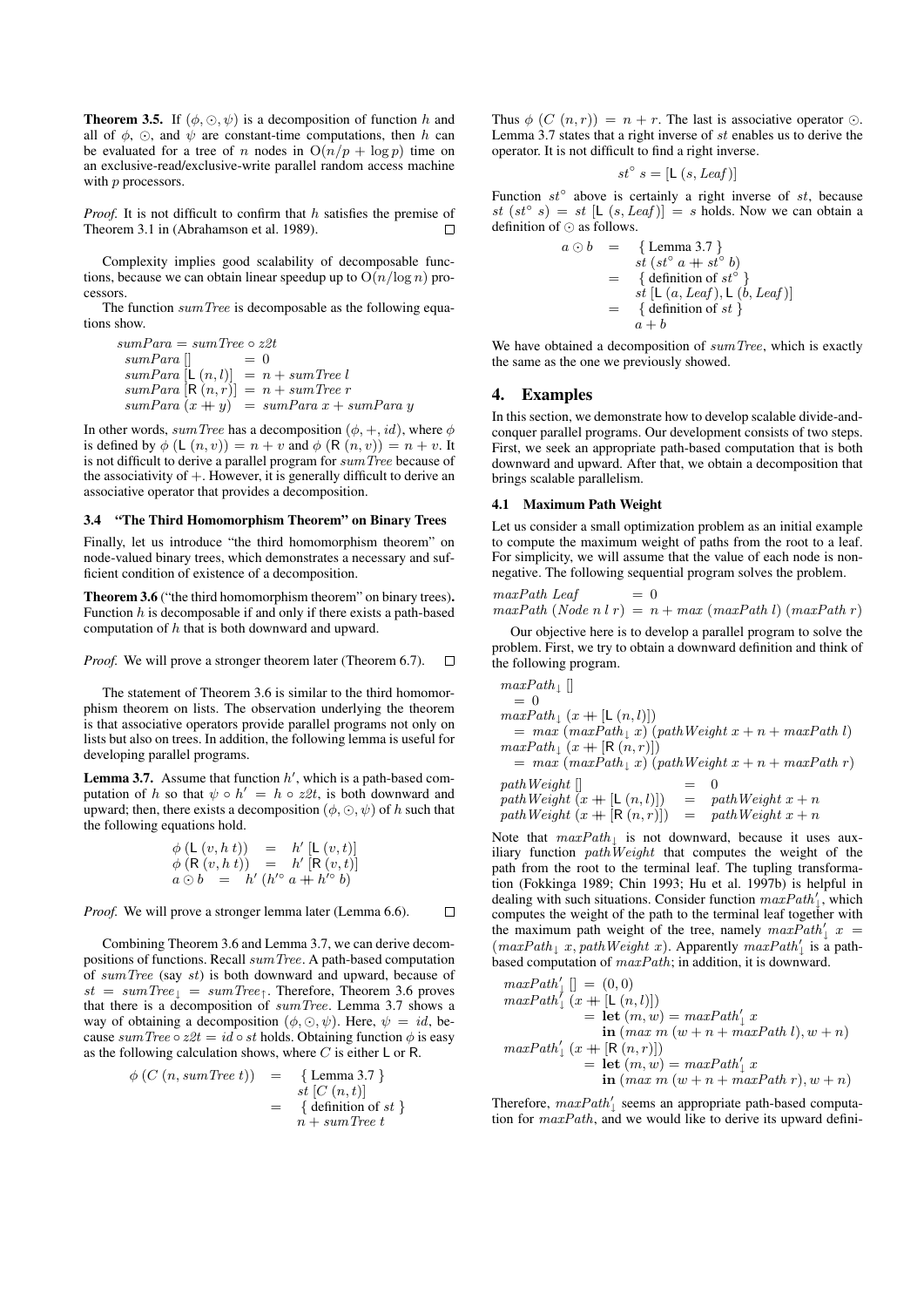$$
mp^{\circ}(m, w) = \begin{pmatrix} w \\ \hline \overbrace{m-w} \\ \overline{0} \end{pmatrix}
$$

Figure 5. Outline of *mp◦* : closed circle represents terminal leaf.

tion. Function *maxPath′ <sup>↑</sup>* below is the upward one.

$$
maxPath_{\uparrow}^{\prime}[] = (0,0)
$$
  
\n
$$
maxPath_{\uparrow}^{\prime}([L(n,l)] + x)
$$
  
\n
$$
= let (m, w) = maxPath_{\uparrow}^{\prime} x
$$
  
\n
$$
in (n + max m (maxPath l), n + w)
$$
  
\n
$$
maxPath_{\uparrow}^{\prime}([R(n,r)] + x)
$$
  
\n
$$
= let (m, w) = maxPath_{\uparrow}^{\prime} x
$$
  
\n
$$
in (n + max m (maxPath r), n + w)
$$

Now that we have confirmed that  $maxPath'_\perp = maxPath'_\uparrow$  (say *mp*) is both downward and upward, Theorem 3.6 proves the existence of its parallel program. We derive this based on Lemma 3.7.

Obtaining  $\phi$  is straightforward:  $\phi$  (*C*  $(n, m)$ ) =  $(n + m, n)$ , where *C* is either L or R. To obtain associative operator *⊙*, we would like to find a right inverse of *mp*. This is not difficult, and function *mp◦* below is a right inverse of *mp*, which is outlined in Figure 5.

$$
mp^{\circ} (m, w) = [L (w, Node (m - w) \text{Leaf } \text{Leaf})]
$$

Note that  $mp \ t = (m, w)$  implies  $m \geq w$ . Therefore,  $mp^{\circ}$  is certainly a right inverse of *mp*, because given tree [L (*w, Node* (*m − w*) *Leaf Leaf* )], where there exists tree *t* such that  $mp t = (m, w)$ , the maximum path weight of the tree is *m* and the path weight to the terminal leaf is *w*. Then, *⊙* is derived as follows.

$$
(m_1, w_1) \odot (m_2, w_2)
$$
  
= { Lemma 3.7 }  

$$
mp (mp^{\circ} (m_1, w_1) + mp^{\circ} (m_2, w_2))
$$
  
= { Definition of  $mp^{\circ}$  }  

$$
mp [L (w_1, Node (m_1 - w_1) Leaf Leaf),
$$
  

$$
L (w_2, Node (m_2 - w_2) Leaf Leaf)]
$$
  
= { Definition of  $mp$  }  

$$
(max m_1 (w_1 + m_2), w_1 + w_2)
$$

Lemma 3.7 guarantees the associativity of operator *⊙*. In summary, we obtain the following parallel program.

$$
maxPath \circ z2t = fst \circ mp \nmp [] = (0,0) \nmp [L (n,t)] = (n + maxPath t, n) \nmp [R (n,t)] = (n + maxPath t, n) \nmp (z1 + z2) = let (m1, w1) = mp z1 \n(mz, w2) = mp z2 \nin (max m1 (w1 + m2), w1 + w2)
$$

The parallel program we obtained above computes two values, while the sequential program only computes one value; thus, the parallel program is about two times slower than the sequential one on single-processor machines. Since the parallel program is scalable, it will run faster than the sequential one if several processors are available; besides, we can reduce the overhead by using the sequential program, as reported in (Matsuzaki and Hu 2006).

#### 4.2 Leftmost Odd Number

The next example is a small query to find the leftmost odd number in a tree. In fact, this problem can be solved by flattening the tree into a list and considering a divide-and-conquer algorithm on the list. Here we will derive a parallel program without such clever observation.

Function *leftOdd* below returns the the leftmost odd number in the input tree if one exists; otherwise, it returns special value *∗* that stands for emptiness.

$$
\begin{array}{lll}\n\text{leftOdd} & \text{Leaf} & = & * \\
\text{leftOdd} & (\text{Node } n \mid r) & = & \text{case } \text{leftOdd } l \text{ of} \\
& & * & \to \text{if} \text{ odd } n \text{ then } n \\
& & \text{else } \text{leftOdd } r \\
& & v \to v\n\end{array}
$$

In the downward computation of *leftOdd*, we need to determine whether a nearly-leaf odd number is leftmost or not. For this purpose, we add additional information to the result: L *v* and R *v* correspond to an odd number *v* at the left and the right of the terminal leaf.

$$
leftOdd_{\perp}[] = *
$$
\n
$$
leftOdd_{\perp} (x + [L (n, l)])
$$
\n
$$
= case \text{ left}Odd_{\perp} x \text{ of}
$$
\n
$$
L v \rightarrow L v
$$
\n
$$
a \rightarrow case \text{ left}Odd \text{ l of}
$$
\n
$$
* \rightarrow \text{ if } odd n \text{ then } L n \text{ else } a
$$
\n
$$
v \rightarrow L v
$$
\n
$$
leftOdd_{\perp} (x + [R (n, r)])
$$
\n
$$
= case \text{ left}Odd_{\perp} x \text{ of}
$$
\n
$$
L v \rightarrow L v
$$
\n
$$
a \rightarrow \text{ if } odd n \text{ then } R n
$$
\n
$$
= case \text{ left}Odd r \text{ of } * \rightarrow a
$$
\n
$$
v \rightarrow R v
$$

Function *leftOdd<sup>↓</sup>* is a path-based computation of *leftOdd*: define *ψ* by  $\psi * = *$  and  $\psi$  (*C v*) = *v* where *C* is either L or R; then  $\psi \circ \text{leftOdd}_1 = \text{leftOdd} \circ \text{z2t}$  holds. Next, we would like to derive its upward definition.

$$
leftOdd_{\uparrow}[] = *
$$
  
\n
$$
leftOdd_{\uparrow}([L(n,l)] + x)
$$
  
\n
$$
= case \text{ leftOdd } l \text{ of}
$$
  
\n
$$
* \rightarrow \text{ if } odd n \text{ then } L n \text{ else } leftOdd_{\uparrow} x
$$
  
\n
$$
leftOdd_{\uparrow}([R(n,r)] + x)
$$
  
\n
$$
= case \text{ leftOdd}_{\uparrow} x \text{ of}
$$
  
\n
$$
* \rightarrow \text{ if } odd n \text{ then } R n
$$
  
\n
$$
= case \text{ leftOdd } r \text{ of } * \rightarrow *
$$
  
\n
$$
0 \rightarrow 0
$$

Now that  $leftOdd_{\uparrow} = leftOdd_{\uparrow}$  (say *lo*) is both downward and upward, Theorem 3.6 proves that it is decomposable.

Let us derive a parallel program. It is easy to find a right inverse of *lo*, and function *lo◦* below is a right inverse.

$$
\begin{array}{rcl}\n\log^{\circ} * & = & [] \\
\log^{\circ} (\mathsf{L} \ v) & = & [\mathsf{L} \ (v, \mathit{Leaf})] \\
\log^{\circ} (\mathsf{R} \ v) & = & [\mathsf{R} \ (v, \mathit{Leaf})]\n\end{array}
$$

Then Lemma 3.7 gives a decomposition of *leftOdd* after a small amount of calculation. We have omitted the calculation, because it is slightly boring though straightforward. The parallel program is shown in Figure 6. The key is distinguishing two kinds of odd number: those that are to the left of the terminal leaf and those that are to the right. Writing downward/upward programs is helpful for noticing such case analyses necessary for parallel computations.

## 4.3 Height

The final example is computing the height of a tree.

$$
\begin{array}{lcl}\n\text{height } \text{Leaf} & = & 1 \\
\text{height } (\text{Node } \_ l \ r) & = & 1 + \text{max } (\text{height } l) (\text{height } r)\n\end{array}
$$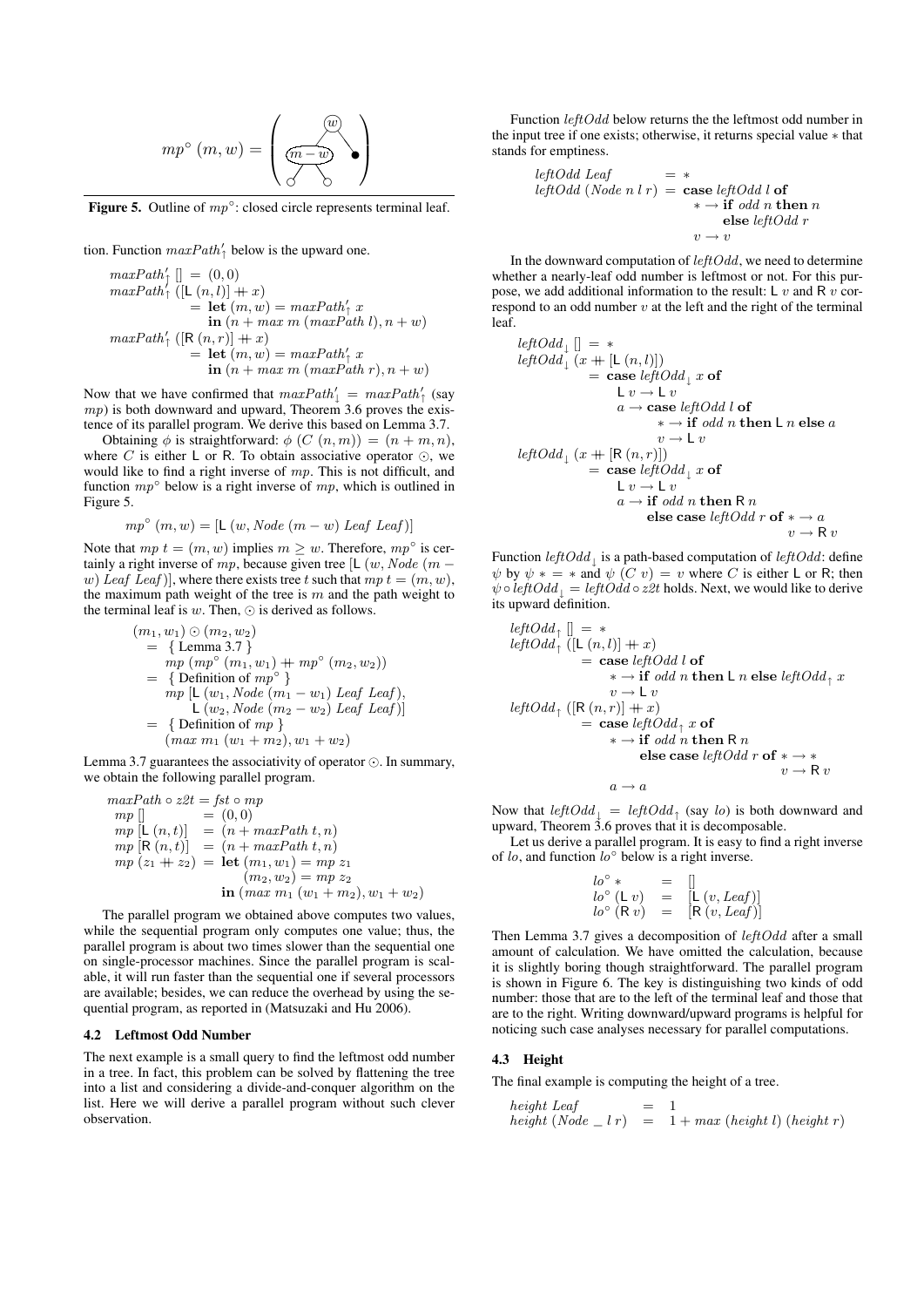$$
leftOdd \circ z2t = \psi \circ lo
$$
  
\n
$$
\psi * = *
$$
  
\n
$$
\psi (L v) = v
$$
  
\n
$$
lo [L (n, t)] = *
$$
  
\n
$$
lo [L (n, t)] = case leftOdd to f
$$
  
\n
$$
* \rightarrow if odd n then L n else *
$$
  
\n
$$
lo [R (n, t)] = if odd n then R n
$$
  
\nelse case leftOdd to f \* \rightarrow \*  
\nelse case leftOdd to f \* \rightarrow \*  
\n
$$
lo (z_1 + z_2) = case (lo z_1, lo z_2) of
$$
  
\n
$$
(L v, ) \rightarrow L v
$$
  
\n
$$
(R v, *) \rightarrow R v
$$
  
\n
$$
(-, r) \rightarrow r
$$

Figure 6. Divide-and-conquer parallel program for *leftOdd*

This problem is similar to the maximum-path-weight problem, and we can specify downward and upward definitions in a similar way.

$$
height_{\perp} [] = (1,1)
$$
\n
$$
height_{\perp} (x + [L - l]) = \text{let } (h, d) = height_{\perp} x
$$
\n
$$
in (max h (d + height l), d + 1)
$$
\n
$$
height_{\perp} (x + [R - r]) = \text{let } (h, d) = height_{\perp} x
$$
\n
$$
in (max h (d + height r), d + 1)
$$
\n
$$
height_{\uparrow} [] = (1,1)
$$
\n
$$
height_{\uparrow} ([L - l] + x) = \text{let } (h, d) = height_{\uparrow} x
$$
\n
$$
in (1 + max h (height l), d + 1)
$$
\n
$$
height_{\uparrow} (R - r] + x) = \text{let } (h, d) = height_{\uparrow} x
$$
\n
$$
in (1 + max h (height r), d + 1)
$$

Function  $height_{\perp} = height_{\uparrow}$  (say *ht*) computes the height of a tree in its first result, and its second result retains the depth of the terminal leaf. Function *ht* is a path-based computation of *height*, because *fst*  $\circ$  *ht* = *height*  $\circ$  *z* $\hat{2t}$  holds.

Let us parallelize it. The only nontrivial part is that to obtain an associative operator from its right inverse. In this case, different from the previous examples, we should define right inverse *ht◦* in a recursive manner because *ht◦* (*h, d*) yields a tree of height *h*. Therefore, it first seems difficult to simplify the definition of *⊙*, even though the naive definition  $a \odot b = ht (ht \circ a + ht \circ b)$  is inefficient. Actually, that simplification is not too difficult. Let us look at Figure 7, which outlines the tree  $ht^{\circ}(h_1, d_1) + ht^{\circ}(h_2, d_2)$ . The left and right trees correspond to  $ht^{\circ}$   $(h_1, d_1)$  and  $ht^{\circ}$   $(h_2, d_2)$ , and the curved arrow corresponds to the concatenation operation on zippers. Now it is easy to see that the height of this tree is *max*  $h_1$  ( $d_1 + h_2$ ) and the depth of the terminal leaf is  $d_1 + d_2$ . In short, the following gives a definition of *⊙*.

$$
(h_1, d_1) \odot (h_2, d_2) = (max h_1 (d_1 + h_2), d_1 + d_2)
$$

Then, we obtain the following parallel program for *height*.

$$
\begin{array}{lll} height \circ z2t = fst \circ ht & & \\ ht [] & = & (1,1) & \\ ht [L(n,t)] & = & (1 + height t, 2) & \\ ht [R(n,t)] & = & (1 + height t, 2) & \\ ht (z_1 + z_2) & = & let (h_1, d_1) = ht z_1 & \\ & & (h_2, d_2) = ht z_2 & \\ & & \text{in } (max h_1 (d_1 + h_2), d_1 + d_2) \end{array}
$$

We have considered how to merge the results of substructures with the abstraction in Figure 7. The most significant thing is that Theorem 3.6 guarantees the correctness of the merging operation obtained from the abstraction. Theorem 3.6 proves that the results of *ht*, namely the height of the tree and the depth of the terminal



**Figure 7.** Outline of  $ht^{\circ}(h_1, d_1) + ht^{\circ}(h_2, d_2)$ : curved arrowed line denotes plugging operation, which corresponds to concatenation of two zippers.

leaf, are sufficient for merging the results of two parts; thus, we can derive correct merging operation no matter what shape the trees are we image for *ht◦* .

# 5. "The Third Homomorphism Theorem" on Polynomial Data Structures

This section discusses our generalization of the method so that it can deal with all *polynomial data structures*, which can capture a large class of algebraic data structures on functional languages.

#### 5.1 Polynomial Functors

To describe our results, we use a few notions from category theory. A category consists of a set of objects and a set of morphisms. A functor (say F) is a morphism of categories, and it respects both identity and composition.

$$
\begin{array}{rcl}\n\mathsf{F} \, id & = & id \\
\mathsf{F} (f \circ g) & = & \mathsf{F} f \circ \mathsf{F} g\n\end{array}
$$

We will consider the category **Set**, where an object is a set and morphisms from object *A* to object *B* are all total functions from *A* to *B*. A functor gives a mapping between functions together with sets.

A functor is said to be polynomial if it is made up from identity functor I, constant functors such as !*A* where *A* is an object, and bifunctors  $+$  and  $\times$ . Let two operators for morphisms  $\times$  and  $+$  be  $(f \times g)(x, y) = (f \ x, g \ y), (f + g)(1, x) = (1, f \ x)$ , and  $(f + g)(1, x) = (1, f \ x)$  $g(2, y) = (2, g, y)$ . Then, the definitions of polynomial functors are given as follows, where F and G are polynomial functors, *A* and *B* are objects, and *f* is a morphism.

$$
(A)B = A
$$
  
\n
$$
(A) f = id
$$
  
\n
$$
A = A
$$
  
\n
$$
If = f
$$
  
\n
$$
(F \times G)A = FA \times GA
$$
  
\n
$$
(F \times G)f = Ff \times Gf
$$
  
\n
$$
(F + G)A = (\{1\} \times FA) \cup (\{2\} \times GA)
$$
  
\n
$$
(F + G)f = Ff + Gf
$$

The least fixed point of functor F, denoted by  $\mu$ F, is the smallest set that satisfies  $F(\mu F) = \mu F$ . The least fixed point exists for each polynomial functor. It is well known that the least fixed points of polynomial functors provide a good characterization of a large class of algebraic data structures (Backhouse et al. 1998), and these are called *polynomial data structures*. For example, lists having elements of type *A* can be recognized as the least fixed point of functor L below, where 1 denotes a singleton set.

$$
\mathsf{L} = !1 + !A \times \mathsf{I}
$$

Node-valued trees having values of type *A* can also be recognized as the least fixed point of functor T below.

$$
\mathsf{T} = !1 + !A \times I \times I
$$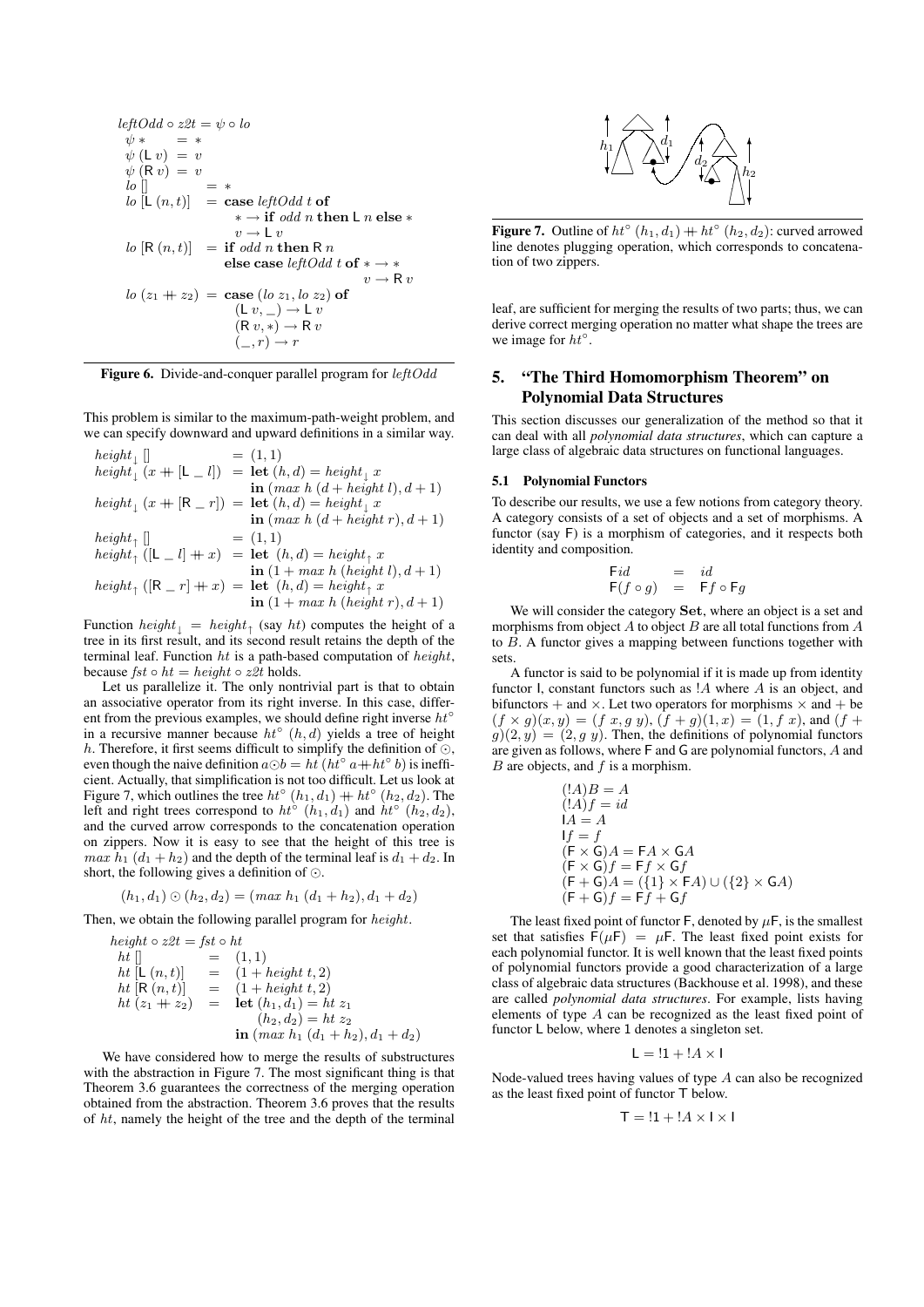#### 5.2 Zippers for Polynomial Data Structures

Next, let us define zippers for polynomial data structures. We will follow McBride (2001) who showed a systematic derivation of zippers based on derivatives of functors. The derivative of polynomial functor F, denoted by *∂*F, is a polynomial functor defined as follows, where *•* denotes a distinguishable element.

$$
\begin{array}{rcl}\n\partial (1A) & = & 10 \\
\partial (I) & = & I\{\bullet\} \\
\partial (F \times G) & = & F \times \partial G + \partial F \times G \\
\partial (F + G) & = & \partial F + \partial G\n\end{array}
$$

Functor *∂*F corresponds to a one-hole context structure of F. The zipper structure of  $\mu$ F, denoted by  $Z_F$ , is recognized as  $Z_F$  = [*∂*F(*µ*F)].

To convert zippers to trees, we use an operator  $(\mathcal{A}_F) :: Z_F \rightarrow$  $\mu \rightarrow \mu$ F, which is defined by

$$
z \triangleleft_\text{F} t = foldr \;(\lessdot_\text{F}) \; t \; z
$$

where (lF) :: *∂*F(*µ*F) *→ µ*F *→ µ*F is the plugging-in operator (McBride 2001) defined as follows.

$$
a \leq_{!A} t = a
$$
  
\n•  $\leq_{!} t = t$   
\n $(1, (a, b)) \leq_{F \times G} t = (a, b \leq_{G} t)$   
\n $(2, (a, b)) \leq_{F \times G} t = (a \leq_{F} t, b)$   
\n $(1, a) \leq_{F \times G} t = (1, a \leq_{F} t)$   
\n $(2, b) \leq_{F \times G} t = (2, b \leq_{G} t)$ 

We will omit the subscript of  $\leq_F$  when it is apparent from its context.

Note that operator  $\triangleleft$  takes an additional tree to convert a zipper to a tree, because a zipper corresponds to a one-hole context. As we want to minimize the differences between zippers and trees, we will force the difference between zippers and trees to be leaves. A set of leaves of  $\mu$ F, denoted by *leaves* $\mu$ <sub>F</sub>, is formalized as follows.

$$
leaves_{\mu F} = \llbracket F \rrbracket_{leaves} = A
$$
  
\n
$$
\llbracket \mathbf{1} \rrbracket_{leaves} = \emptyset
$$
  
\n
$$
\llbracket F \times G \rrbracket_{leaves} = \llbracket F \rrbracket_{leaves} \times \llbracket G \rrbracket_{leaves}
$$
  
\n
$$
\llbracket F + G \rrbracket_{leaves} = (\{1\} \times \llbracket F \rrbracket_{leaves}) \cup (\{2\} \times \llbracket G \rrbracket_{leaves})
$$

#### 5.3 Sequential and Parallel Computations on Zippers

Now that the notion of zippers has been clarified, it is not difficult to provide definitions for downward and upward computations.

**Definition 5.1** (path-based computation). Function  $h' :: Z_F \rightarrow B$ is said to be a *path-based computation* of function  $h$  ::  $\mu \mathsf{F} \to A$  if there exists operator  $\ominus :: B \rightarrow \mu \mathsf{F} \rightarrow A$  such that the following equation holds for all  $t \in leaves_{\mu\mathsf{F}}$ .

$$
h(z \triangleleft t) = h' z \ominus t \qquad \qquad \Box
$$

**Definition 5.2** (downward computation). Function  $h' :: Z_F \rightarrow B$ , which is a path-based computation of function  $h: \mu \to A$ , is said to be *downward* if there exist operator  $(\otimes)$  ::  $B \to \partial \mathsf{F} A \to B$  and value *e* :: *B* such that the following equation holds.

$$
h' z = f \text{oldl}(\otimes) e \text{ (map } (\partial \mathsf{F} h) z) \qquad \Box
$$

**Definition 5.3** (upward computation). Function  $h' :: Z_F \rightarrow B$ , which is a path-based computation of function  $h: \mu \to A$ , is said to be *upward* if there exist operator  $(\oplus)$  ::  $\partial \mathsf{F} A \to B \to B$  and value *e* :: *B* such that the following equations holds.

$$
h' z = foldr (\oplus) e (map (\partial \mathsf{F} h) z) \square
$$

We characterize scalable divide-and-conquer parallel programs by recursive division on one-hole contexts as the same as the case of node-valued binary trees.

Definition 5.4 (decomposition). A *decomposition* of function *h* ::  $\mu \rightarrow A$  is tuple  $(\phi, \odot, \ominus)$  that consists of function  $\phi$ :: $\partial \rightarrow A \rightarrow B$ , associative operator  $\odot$  ::  $B \rightarrow B \rightarrow B$ , and operator  $\ominus$  ::  $B \rightarrow$  $\mu$ F  $\rightarrow$  *A* such that the following equation holds for all  $t \in$ *leaves<sup>µ</sup>*F.

$$
h(z \triangleleft t) = hom(\odot) (\phi \circ \partial \mathsf{F} h) z \ominus t \qquad \qquad \Box
$$

One of the most difficult issues is to find a scalable divide-andconquer parallel algorithm to evaluate such functions. We (Morihata and Matsuzaki 2008) devised an algorithm by generalizing the tree contraction algorithm on binary trees given by Abrahamson et al. (1989). We have not discussed this in detail here, because it is beyond the scope of this paper.

**Theorem 5.5.** If  $(\phi, \odot, \ominus)$  is a decomposition of function *h* and all of  $\phi$ ,  $\odot$ , and  $\ominus$  are constant-time computations, then *h* can be evaluated for a tree of *n* nodes in  $O(n/p + \log p)$  time on an exclusive-read/exclusive-write parallel random access machine with *p* processors.

*Proof.* It is not difficult to confirm that *h* satisfies the premise of Theorem 9 in (Morihata and Matsuzaki 2008).  $\Box$ 

#### 5.4 "The Third Homomorphism Theorem" on Polynomial Data Structures

We have shown that list homomorphisms characterize scalable divide-and-conquer parallel programs on polynomial data structures. Therefore, we can utilize parallelization methods on lists for free. For instance, "the third homomorphism theorem" on trees is a direct consequence of that on lists.

Lemma 5.6. Assume that function *h ′* , which is a path-based computation of *h* so that  $h$  ( $z \triangleleft t$ ) =  $h'$   $z \ominus t$  holds for all  $t \in$  $\hat{l}eaves_{\mu\text{F}}$ , is both downward and upward; then, there exists a decomposition  $(\phi, \odot, \ominus)$  of *h* such that  $\phi$  ( $\partial$ F*h a*) = *h'* [*a*] and  $a \odot b = h'$   $(h'^{\circ} a + h'^{\circ} b)$  hold.

*Proof.* Since *h'* is both leftward and rightward, ⊙ is associative and  $h' = hom(\odot)(\phi \circ \partial \mathsf{F}h)$  holds from Lemma 2.4. Therefore,  $(\phi, \odot, \ominus)$  forms a decomposition of *h*.  $\Box$ 

Theorem 5.7 ("the third homomorphism theorem" on polynomial data structures). Function  $h$  ::  $\mu \rightarrow A$  is decomposable if and only if there exist operators  $(\oplus)$  ::  $\partial \mathsf{F} A \to B \to \overline{B}$ ,  $(\otimes)$  ::  $B \to$  $\partial \mathsf{F} A \rightarrow B$ , and  $(\ominus) :: B \rightarrow \mu \mathsf{F} \rightarrow A$ , such that the following equations hold for all  $t \in leaves_{\mu\text{F}}$ .

$$
h(z \triangleleft t) = foldr (\oplus) e (map (\partial \mathsf{F} h) z) \ominus t
$$
  
= foldl (\otimes) e (map (\partial \mathsf{F} h) z) \ominus t

*Proof.* The "if" part is a direct consequence of Lemma 6.6, and the "only if" part is straightforward. "only if" part is straightforward.

# 6. Discussion

We have developed a method for systematically constructing scalable divide-and-conquer parallel programs on polynomial data structures. We have focused on paths and expressed paths by zippers to utilize the known theories on lists. We have proposed a characterization of scalable divide-and-conquer parallel programs on polynomial data structures, proved "the third homomorphism theorem" on polynomial data structures, and demonstrated the effectiveness of our method with examples.

Our motivation was to derive "the third homomorphism theorem" on trees. The theorem, which was first introduced by Gibbons (1996), is useful for developing parallel programs, and automatic parallelization methods have been proposed (Geser and Gorlatch 1999; Morita et al. 2007) based on the theorem. Our theorem is an